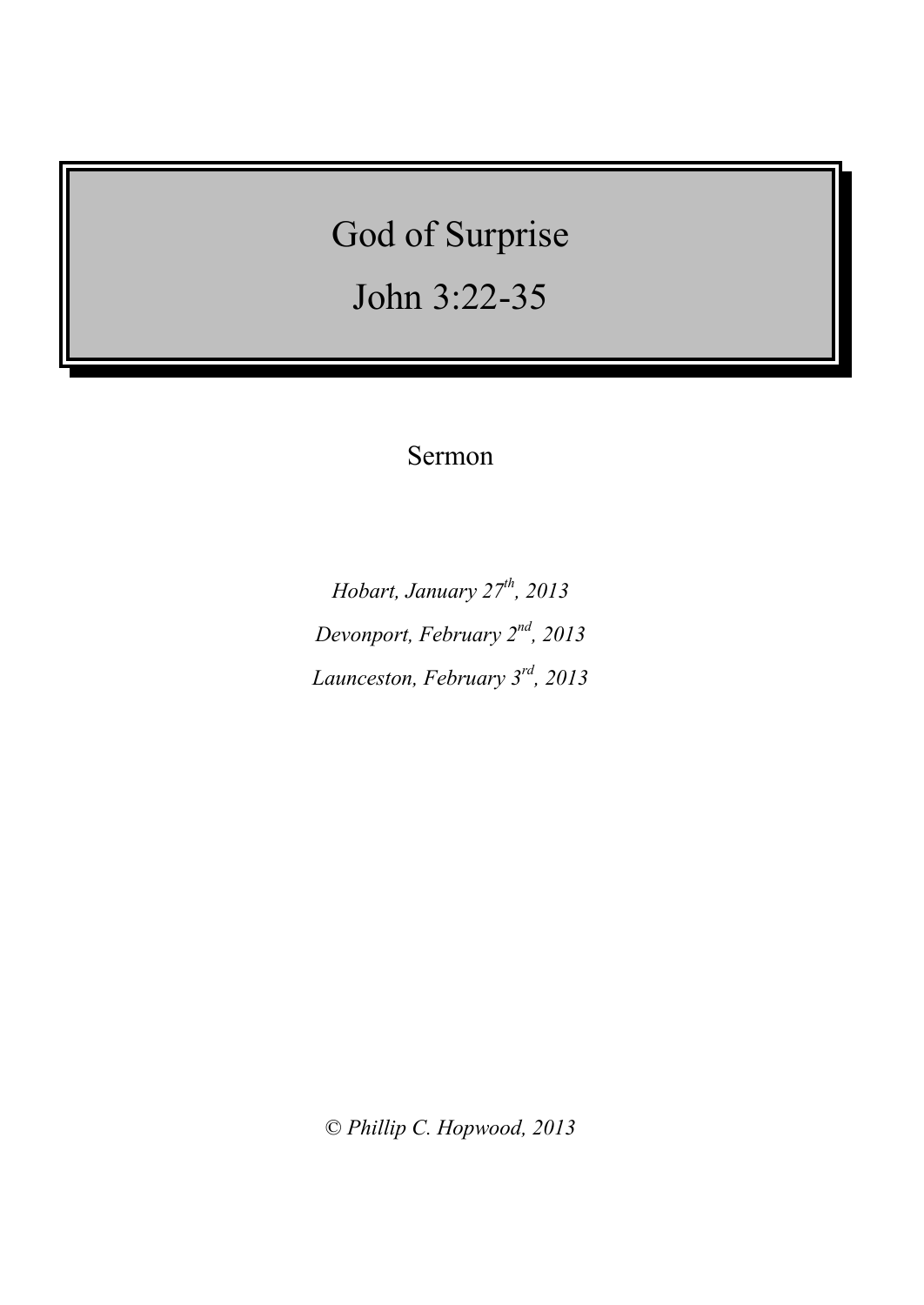#### **John 3:22-35**

 $22$  Then Jesus and his disciples left Jerusalem and went into the Judean countryside. Jesus spent some time with them there, baptizing people.

 $^{23}$  At this time John the Baptist was baptizing at Aenon, near Salim, because there was plenty of water there; and people kept coming to him for baptism. <sup>24</sup> (This was before John was thrown into prison.) <sup>25</sup> A debate broke out between John's disciples and a certain Jew\* over ceremonial cleansing. <sup>26</sup> So John's disciples came to him and said, "Rabbi, the man you met on the other side of the Jordan River, the one you identified as the Messiah, is also baptizing people. And everybody is going to him instead of coming to us."

 $^{27}$  John replied, "No one can receive anything unless God gives it from heaven. <sup>28</sup> You yourselves know how plainly I told you, 'I am not the Messiah. I am only here to prepare the way for him.<sup>' 29'</sup>It is the bridegroom who marries the bride, and the best man is simply glad to stand with him and hear his vows. Therefore, I am filled with joy at his success. <sup>30</sup> He must become greater and greater, and I must become less and less.

<sup>31</sup> "He has come from above and is greater than anyone else. We are of the earth, and we speak of earthly things, but he has come from heaven and is greater than anyone else.\* <sup>32</sup> He testifies about what he has seen and heard, but how few believe what he tells them! <sup>33</sup> Anyone who accepts his testimony can affirm that God is true. <sup>34</sup> For he is sent by God. He speaks God's words, for God gives him the Spirit without limit. <sup>35</sup> The Father loves his Son and has put everything into his hands. <sup>36</sup> And anyone who believes in God's Son has eternal life. Anyone who doesn't obey the Son will never experience eternal life but remains under God's angry judgment." 1

<sup>\*</sup> Some manuscripts read *some Jews.*

<sup>\*</sup> Some manuscripts omit *and is greater than anyone else.*

<sup>&</sup>lt;sup>1</sup>Tyndale House Publishers. (2004). *Holy Bible : New Living Translation*. "Text edition"--Spine. (2nd ed.) (Jn 3:22-36). Wheaton, Ill.: Tyndale House Publishers.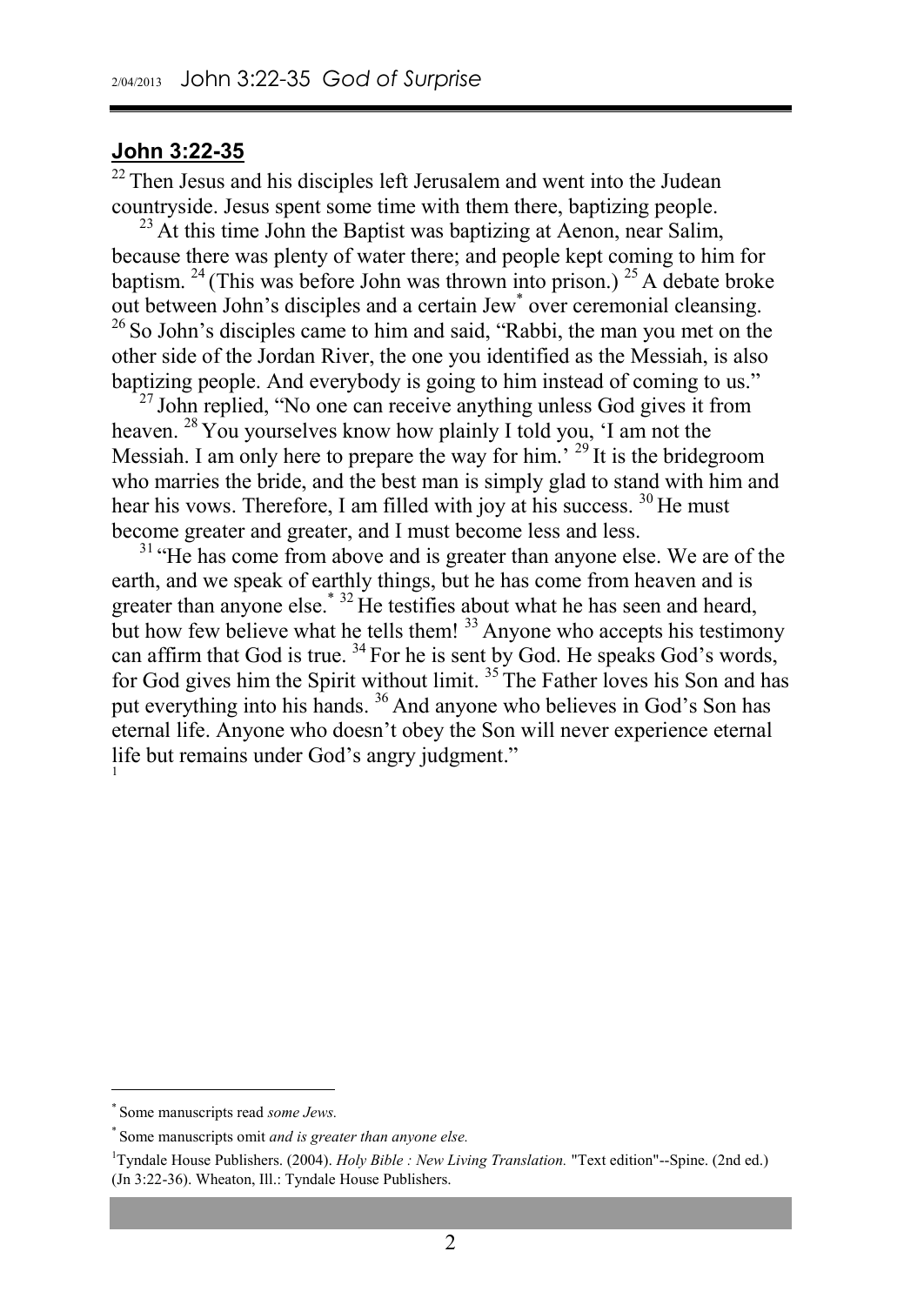# INTRODUCTION:

# I. DO YOU LIKE SURPRISES?

## **A. A SURPRISE PARTY FOR A BIRTHDAY OR ANNIVERSARY?**

- 1.A surprise visit by someone unexpected?
- 2.A surprise present?
- 3.A surprise meal?

# **B. A SURPRISE, BY DEFINITION IS SOMETHING WE DID NOT EXPECT, POSITIVE OR NEGATIVE**

- 1.I was at the cricket on Thursday, and during a break I went for a walk and an old friend from Melbourne was right there in front of me
	- a)It wasn't a complete surprise because I knew he was moving to Hobart, but I didn't expect to see him at the cricket
	- b)If he had told me ahead of time he would be there, and at that location at that time, it would not have been a surprise at all
- 2.Also if I didn't know him at all, then it would not have been a surprise, he would have just been another face in the crowd

# **C. OF COURSE NOT ALL SURPRISES ARE GOOD**

- 1. For instance if you came around a corner in town and came face to face with a lion escaped from the circus, it would be a fearful and unwanted surprise.
- 2. Some things come upon us in life that are more scary than happy, and often a danger to us such as an accident or an illness

# **D. WE TEND TO THINK OF A SURPRISE AS BEING A PHYSICAL OCCURRENCE,**

1.A good or bad action or event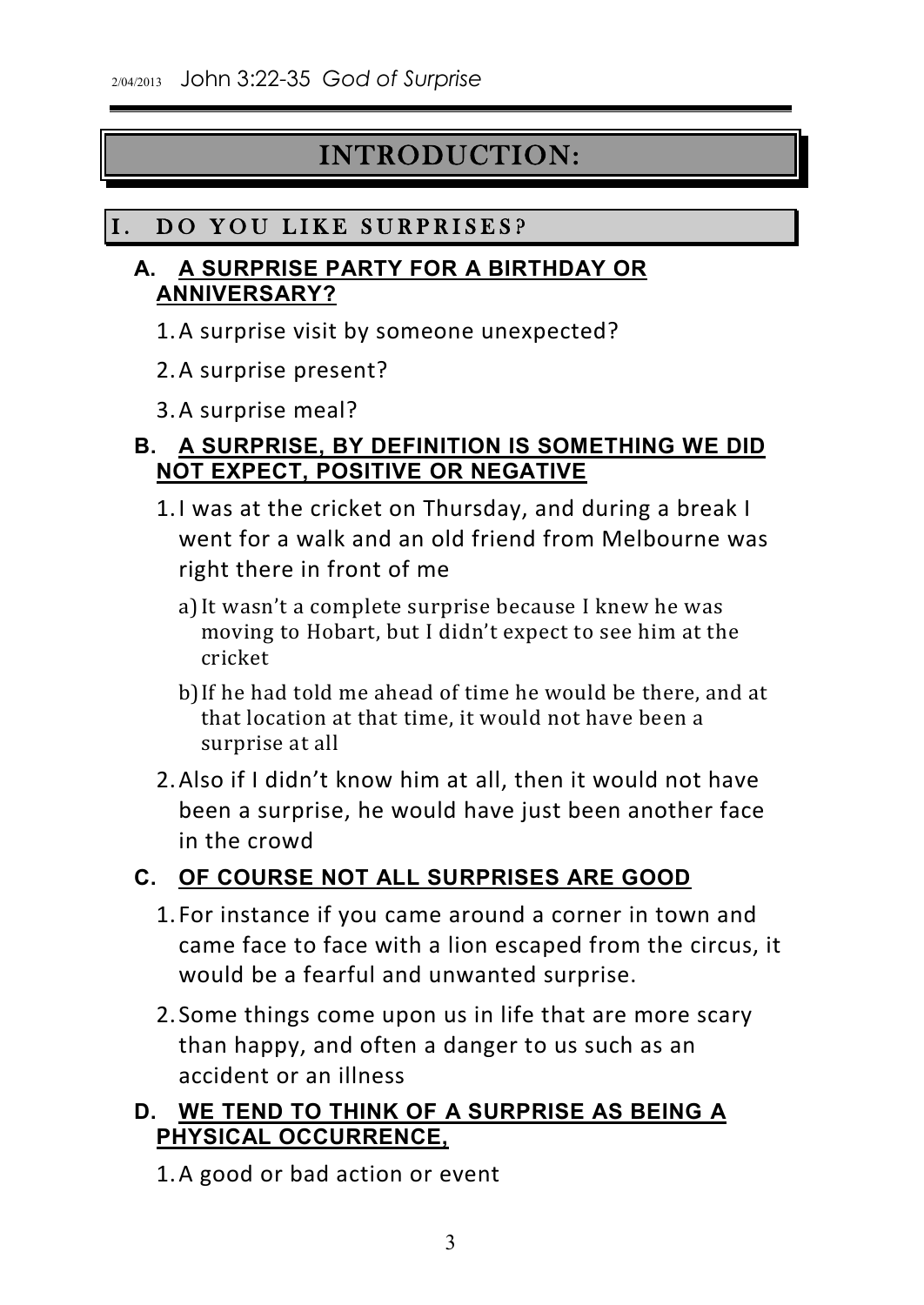- 2.But we can also be surprised by facts, by knowledge or insights about life and reality that catch us off guard
- 3.We can suddenly discover that something we presumed to be a solid fact or truth, is in fact in error
- 4.Or vice-versa
	- a)That something we always believed to be in error, is in fact correct

#### **E.SURPRISES ABOUT FACTS AND BELIEFS CAN ALSO BE SEEN AS POSITIVE, EXCITING, ENLIGHTENING AND HELPFUL**

- 1.We have experienced a whole series of profound theological and spiritual surprises and deeply confronting challenges to our assumptions and dearly held viewpoints over the years
- 2.But all too often new or different ideas and beliefs can be seen as unwelcome, threatening, disturbing and disorienting
	- a)To the point where we can become very nervous about any further ideas that are new or different
	- b)And where we are certainly not actively looking for new or different ideas and viewpoints.
	- c) We feel, that's enough.
		- (1) I've done enough changing. I am happy and confident where I foundations, erect some good fences, and stay safe and secure and  $\frac{1}{2}$  comfortably at this noint for the rest of my life component for the rest of my life.

#### 3.But we are all different

- a)Some of us prefer to continue to look for new things, and find it hard to be satisfied with the status quo.
- 4.It is a bit like those who like to stay home for holiday breaks or always go to the same place and stay within familiar and comfortable surroundings, compared to
- 5.those who like to go adventuring,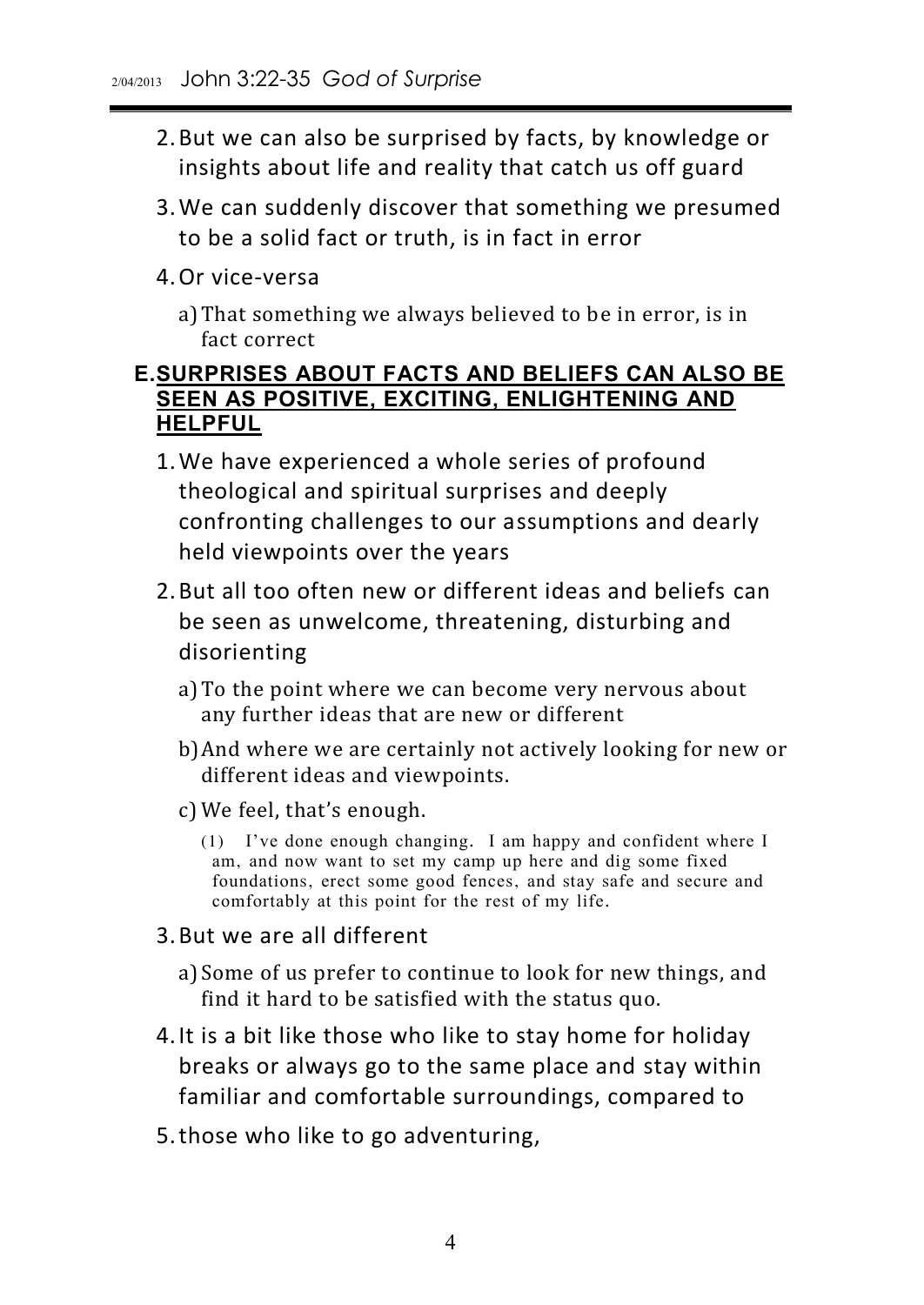- a)looking for new places, people, experiences and a broadening of their understanding and appreciation of the wide and varied world in which we live
- 6. Some people are just more naturally adventurous and others prefer comfort and less stressful experience of being surrounded by the familiar and well-known

# S.P.S:

# **A. BUT WHEN IT COMES TO THE CHRISTIAN LIFE;**

- 1.We are all called on an adventurous and confronting journey, full of surprises, adventures and new ideas and insights, constant challenges to our entrenched and ideas and attitudes; the turning upside down of the old and familiar by a constant flow of new and even shocking truths and realities that appear around each corner
- 2.Today we are going to be looking at a small part of the life of John the Baptist, who came to make straight paths for the coming of Jesus.
	- a)And see what we can learn about being prepared to be challenged and surprised by God on a continual basis

# **B. PRAYER**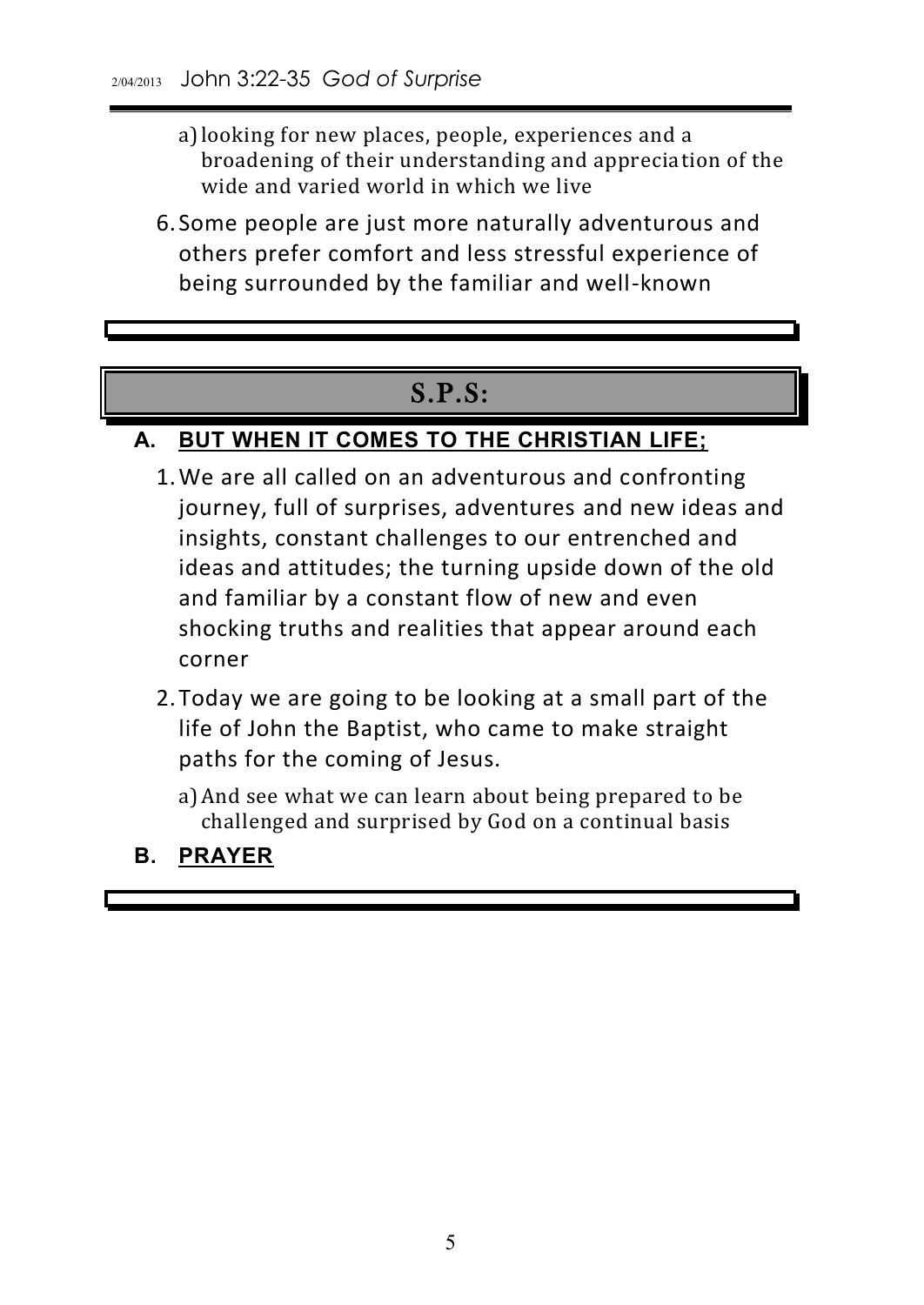# BODY:

# **C. JOHN THE BAPIST**

1.John the Baptist played a pivotal role in the journey of Israel with God

a)He was the bridge between the Old and the New

- 2.He was the last of the OT prophets, and the first of the New
- 3.He reached out to OT Israel as God's messenger
	- a)Putting the Old Covenant into perspective
	- b)And "making straight paths" for them into surprises that lay ahead
- 4.John prepared them for a huge change, for the greatest surprise in their history
	- a)The coming of Messiah, the fulfilment and replacement of all that had gone before
- 5.John was there to help them be ready, to prepare their hearts and minds for the great changes and challenges that lay immediately before them—the new thins God was about to do

# **D. EVEN JOHN'S DISCIPLES FOUND JESUS CHALLENGING**

#### **John 3:22-35**

 $22$  Then Jesus and his disciples left Jerusalem and went into the Judean countryside. Jesus spent some time with them there, baptizing people.

 $23$  At this time John the Baptist was baptizing at Aenon, near Salim, because there was plenty of water there; and people kept coming to him for baptism.  $24$  (This was before John was thrown into prison.)  $25$  A debate broke out between John's disciples and a certain Jew<sup>\*</sup> over ceremonial cleansing.  $^{26}$  So John's disciples came to him and said, "Rabbi, the man you met on the other side of the Jordan River, the one you

<sup>\*</sup> Some manuscripts read *some Jews.*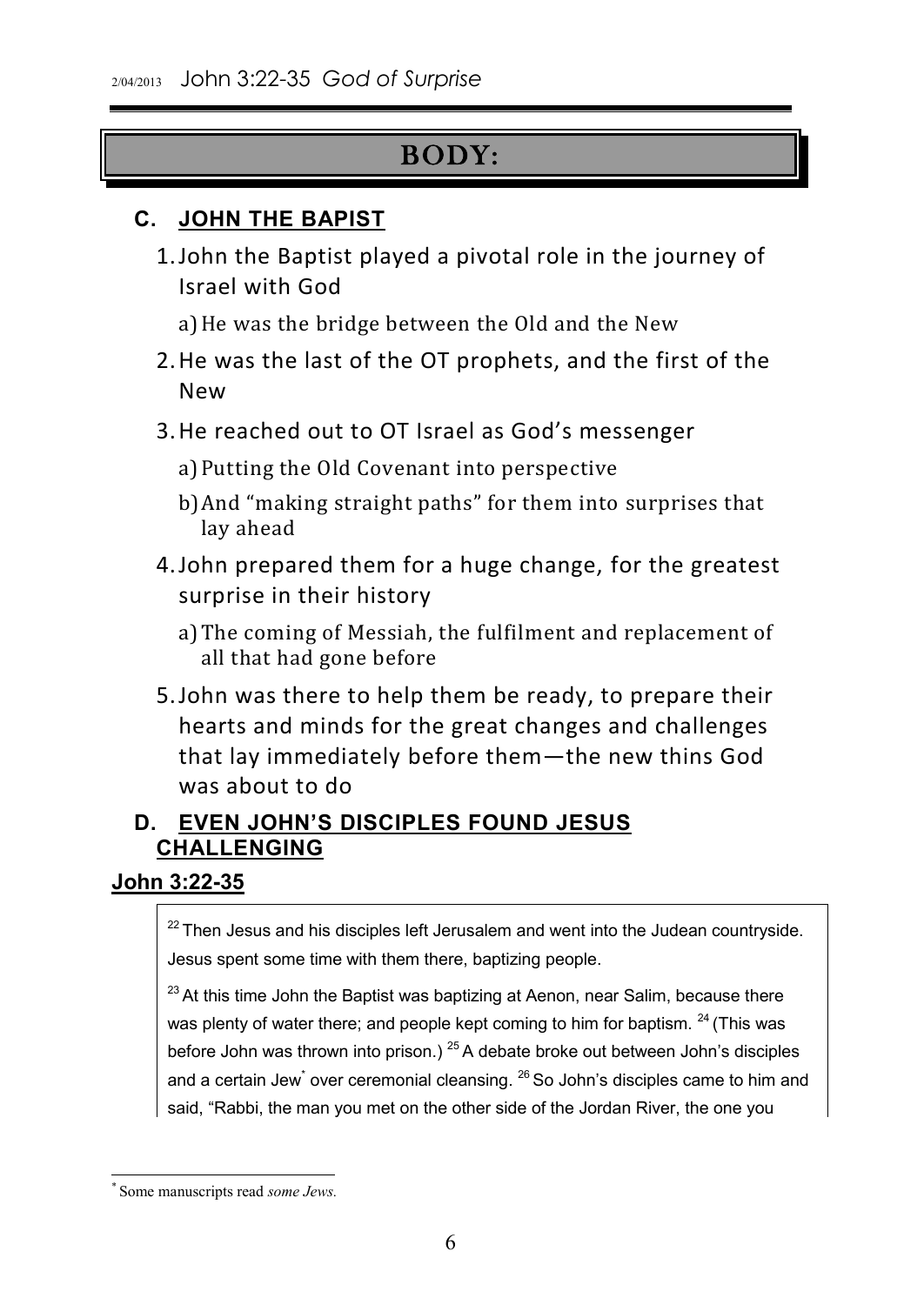identified as the Messiah, is also baptizing people. And everybody is going to him instead of coming to us."

# **E.WHAT IS GOING ON IN THEIR MINDS?**

- 1.This wasn't a comfortable situation for them
	- a)They were afraid that they and their leader, John, were losing their position and popularity
- 2.Why is their reaction, while humanly understandable, in reality incongruous and ironic, and seriously flawed?
	- a)The task of John and his disciples was actually to point people away from themselves and to Jesus—to prepare them to be truly cleansed—but in a very different way.
	- b)This was what they were there to accomplish
	- c) But they were comfortable with how things were, and for them Jesus growing prominence was an unwanted surprise.

 $27$  John replied, "No one can receive anything unless God gives it from heaven.  $28$  You yourselves know how plainly I told you, 'I am not the Messiah. I am only here to prepare the way for him.<sup>' 29</sup> It is the bridegroom who marries the bride, and the best man is simply glad to stand with him and hear his vows. Therefore, I am filled with joy at his success. <sup>30</sup> He must become greater and greater, and I must become less and less.

# **F.WHAT AN EXEMPLARY ATTITUDE!**

1.John was there to serve Jesus, to do what he was called and inspired to do,

a)And to do it humbly and with sincere dedication

2.Our ideas, expectations and our wills must become less and less, in order to allow Jesus' ways to become greater and greater in our lives and thinking

<sup>31</sup> "He has come from above and is greater than anyone else. We are of the earth, and we speak of earthly things, but he has come from heaven and is greater than anyone else.

<sup>\*</sup> Some manuscripts omit *and is greater than anyone else.*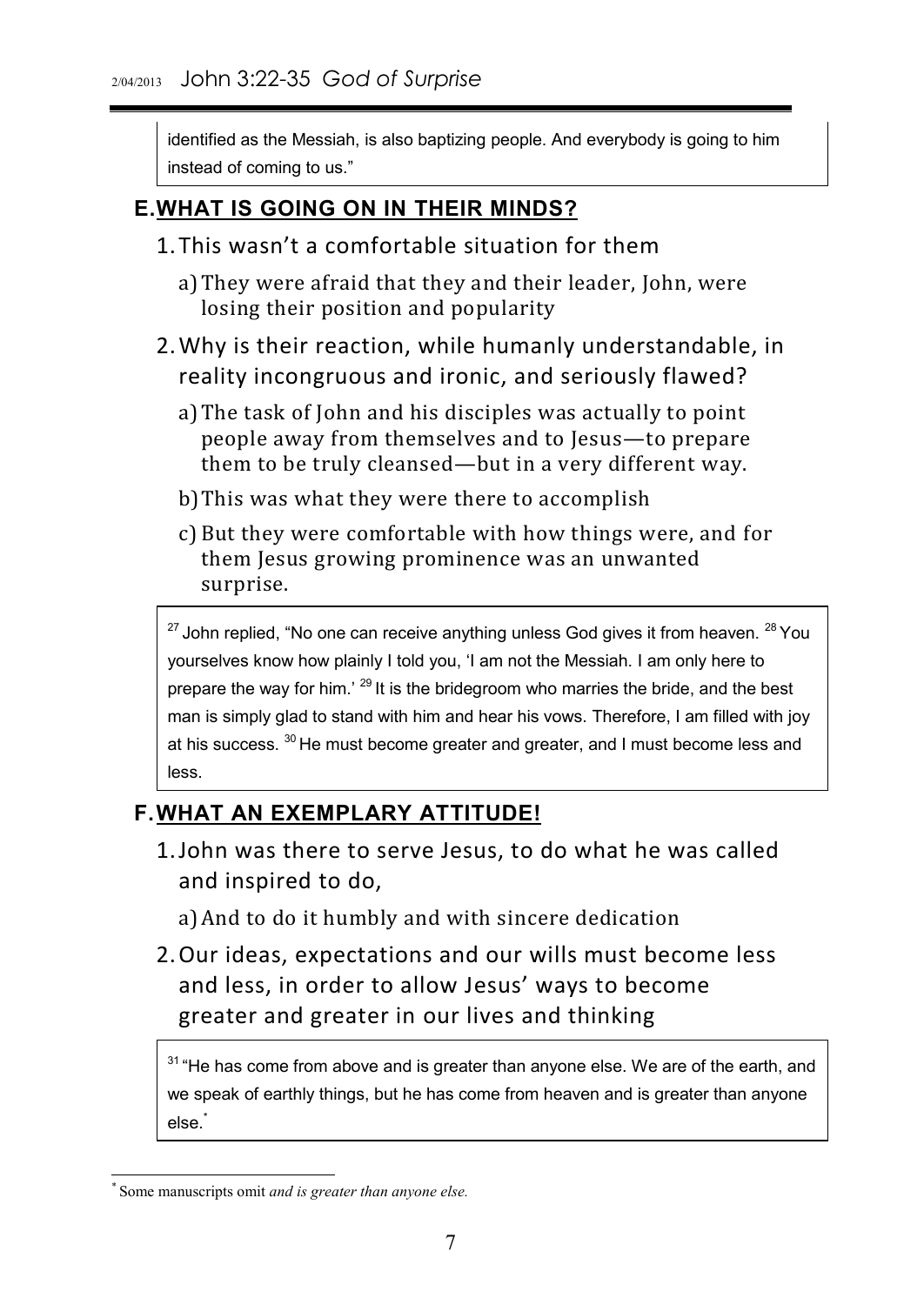# **G. TRUE PERSPECTIVE ON LIFE AND REALITY**

- 1.Jesus is from God.
	- a)As the apostle John also made clear,
		- $\frac{1}{2}$  was God, and now he has become one of us in our world, which he  $\alpha$  and  $\alpha$  and  $\alpha$  in our world, which he has been one of us in  $\alpha$  in  $\alpha$  in  $\alpha$  in  $\alpha$

b)Back to John the Baptist;

31b We are of the earth, and we speak of earthly things, but he has come from heaven and is greater than anyone else.<sup>\*</sup>

2.Craig Hovey, in his book, "Unexpected Jesus; the Gospel as Surprise" notes that our being surprised reveals that we didn't know as much as we assumed we did.

Our experience of surprise thus witnesses to what is incomplete about our knowing.

- a)In other words, if we knew there was a lion around the corner, we wouldn't be surprised by it. It is that we so firmly presumed there wouldn't be, that we are so shocked and unprepared.
- b)This works with our presumptions about other people, and particularly about God, and his ways.
- 3.Hovey continues;

 …our overreaching through knowing and knowledge is not only a way of preparing ourselves in order to avoid the possibility that we will be surprised. It is actually part of our actual response to the wonder, or rather our refusal to wonder appropriately.

- 4.We seek fixed, static and sure knowledge and deeper understanding so we don't need to wonder, we don't need to change, and so we won't be found wrong or end up surprised.
	- a)But that leads to stagnation, dogmatism and defensiveness, a focus on rules and facts rather than life and relationships, change and growth in an ever continuing journey with Jesus as our partner and guide.

<sup>\*</sup> Some manuscripts omit *and is greater than anyone else.*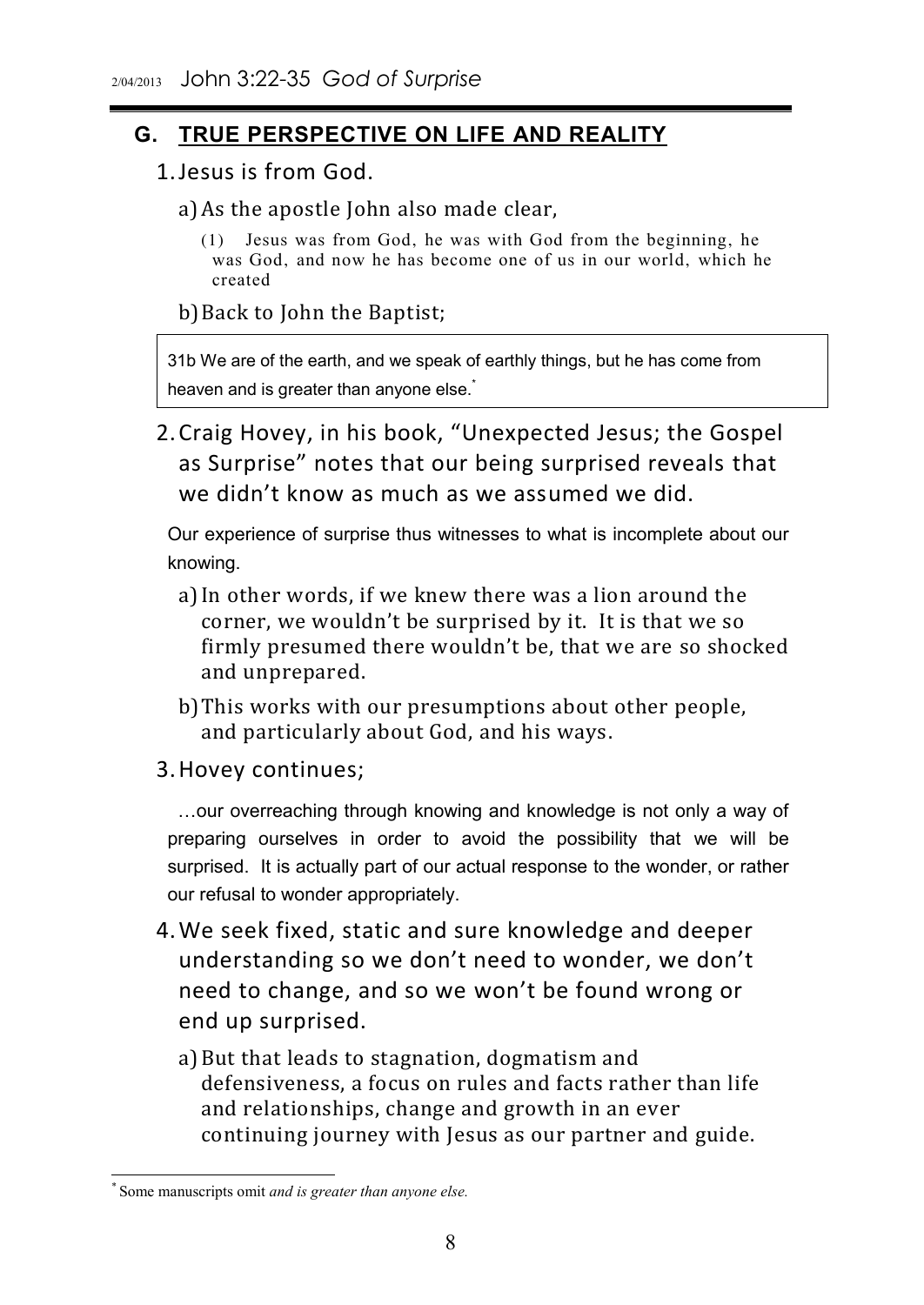31b We are of the earth, and we speak of earthly things,

- 5.We tend to want to focus on the here and now, and from our narrow, earthly, human perspective
- 6.In our small worlds we too often lose the wonder and delight in exploring and discovery that small children and the more adventurous have.
- 7.This is part of what Jesus was getting at when he said we need to become more like little children.

#### **H. HOVEY ADDS;**

Conversely, if there is a salutary "wanting to be surprised," it may arise out of having come to a better appreciation for our limits as knowers.<sup>2</sup>

- 1.John the Baptist understood the true perspective of our lives and words and ideas
	- a)We are earth bound and limited
	- b)We don't have a full grip on the entirety of reality, of life and existence, or of all that has happened down through time, let alone beyond time, beyond our temporal earthly sphere
- 2.Jesus is the only one who does
	- a)So we need to put our lives in his hands, which means letting go, and trusting him, rather than ourselves and the ideas and expectations of the society around us

 $31$  "He has come from above and is greater than anyone else. We are of the earth, and we speak of earthly things, but he has come from heaven and is greater than anyone else.\*

# **I. JOHN THE BAPTIST CONTINUES TO CORRECT HIS DISCIPLES THINKING**

1.And he elaborates on who Jesus is, and how they (and all of us) should humbly submit our hearts, minds, beliefs and opinions to him

1

<sup>2</sup> Craig Hovey, *Unexpected Jesus; The Gospel as Surprise,* Cascade Books, 2012, p. 19.

<sup>\*</sup> Some manuscripts omit *and is greater than anyone else.*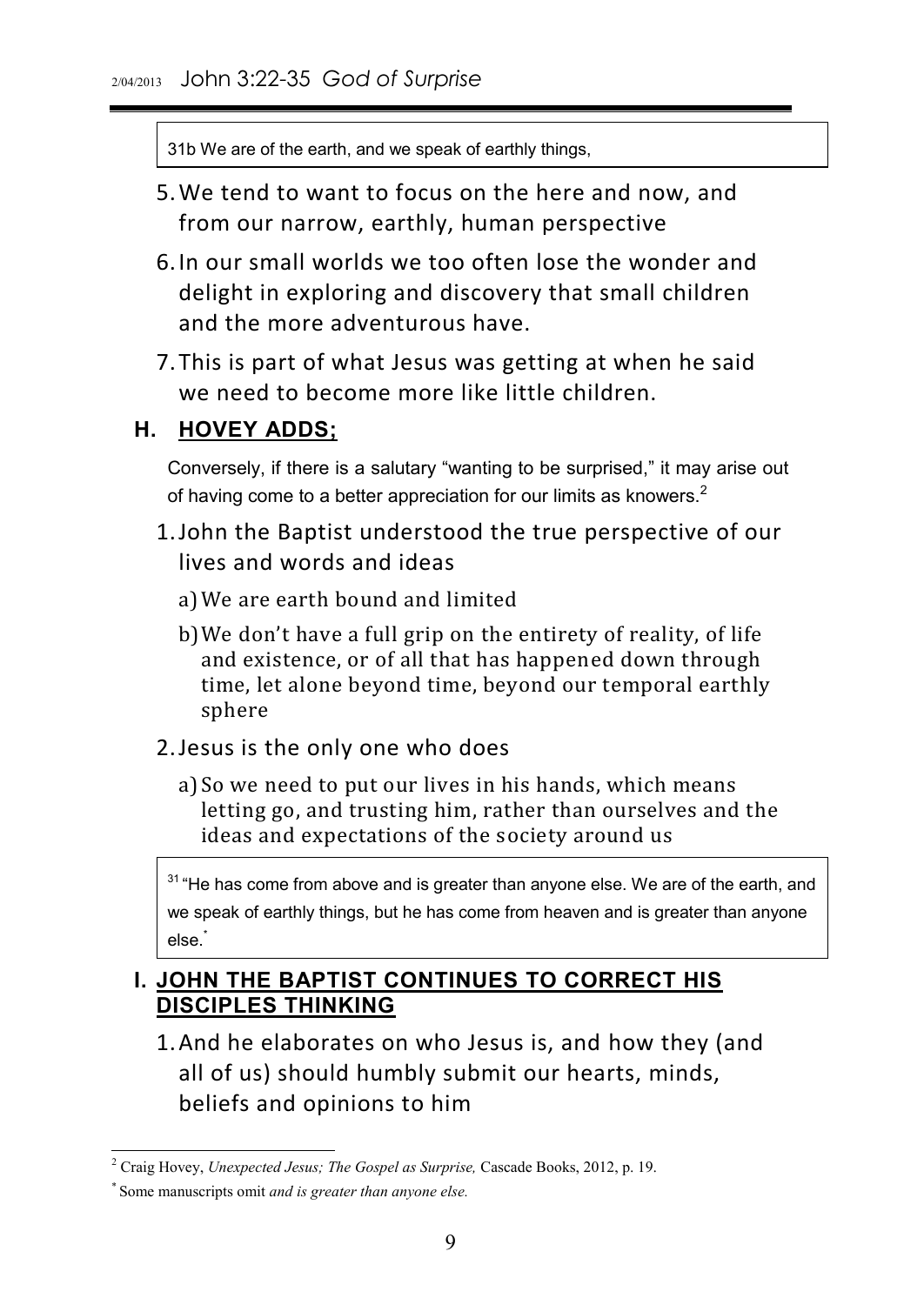a)And be prepared to be continually surprised and challenged to change our thinking, to jettison our wrong ideas and grow in his understanding

<sup>32a</sup> He testifies about what he has seen and heard,

#### **J. JESUS REALLY KNOWS WHAT HE IS TALKING ABOUT, HE HAS AN ETERNAL, GOD PERSPECTIVE.**

1. So we should meekly, and with eager appetites listen and be changed by the experience

32b but how few believe what he tells them!

#### **K. JOHN EXPRESSES WHAT A SURPRISE, A SHOCKING ONE, IT IS THAT GIVEN WHO JESUS IS, HOW FEW BELIEVE HIM**

- 1. Surprise involves being confronted with something unexpected. Something that does not fit our desires, assumptions, our existing understanding or expectations.
- 2.How few are prepared to be surprised and trust Jesus to challenge, change and expand their rigid self-centred thinking
- 3.Hovey comments on this;

The gospel forever confronts a world whose unbelief in God is nurtured by its more determined convictions about limited options and meager possibilities. For the world to move from unbelief to faith, from rebellion to submission, God mounts a continual confrontation of surprises against it. Most surprising of all, though, is God's recruitment of the church in doing so. Paul understood his own conversion in these terms; God not only surprised Paul on the Damascus road, but Paul's Christianity became God's surprise to the church.

This means that integral to the church's mission is not only its ability to come to terms with a God who is determined to surprise it.

It is also the facility for living with uncertainty—not that God will not again surprise, but that God remains God and is surprise's true source.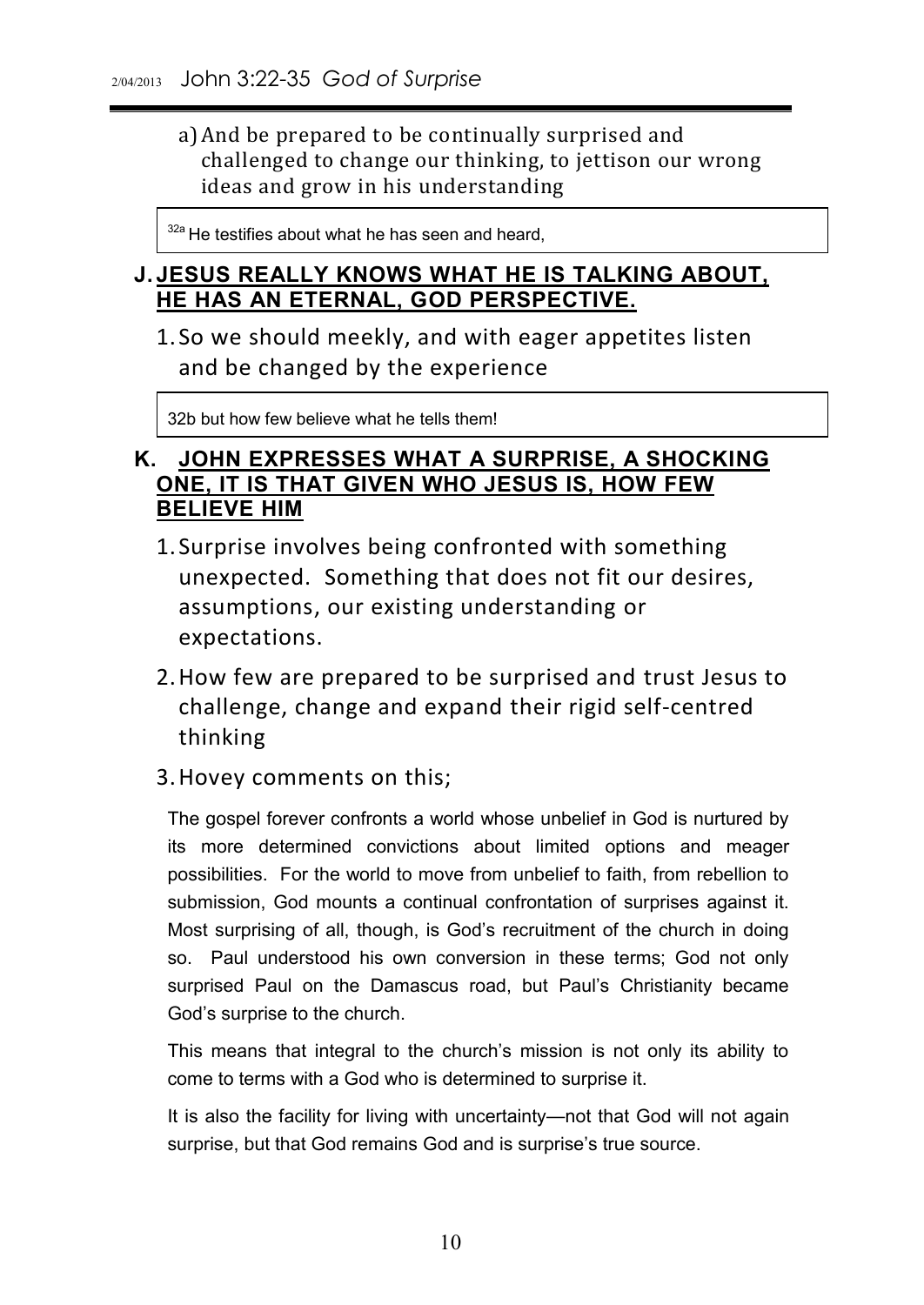What is the manner of this living? How can this people's expectation of a God of surprise keep from hardening into the kind of knowledge that, at best, cannot help witnessing to a false god, if not a dead one? $3^3$ 

## **L.THIS IS THE CHALLENGE OF OUR CHRISTIAN FAITH, AND THE CALLING OF ALL OF US WHO ARE GOD'S PEOPLE, HIS CHURCH**

1.To live and testify to the God who is true, the God who is constantly surprising us and the world through his Son and His Spirit, and hopefully through us

 $33$  Anyone who accepts his testimony can affirm that God is true.  $34$  For he is sent by God. He speaks God's words, for God gives him the Spirit without limit.

#### **M. BECAUSE GOD IS NOT PART OF THE WORLD WE KNOW**

- 1.And he is not controlled or encompassed or limited to what we know, or expect or are comfortable and familiar with, he is continually going to shock, jolt and surprise us
- 2.It is only through Jesus, God in human form, and the Holy Spirit, that the truth of God is revealed
- 3.And that truth isn't a set of rules, static written formulae or definitions, but a living, breathing personal being. Jesus Christ!
	- a)And he doesn't conform to our expectations or limited understanding or proclamations about him and his Father

# **N. LIVING BY FAITH**

1.Hovey writes;

The paradox lies in simultaneously trusting that God will act to fulfil the divine promises while also admitting ignorance of how this might happen. It is therefore the central dynamic of a living faith. $4$ 

2.Jesus has to be accepted and understood in his terms, not ours

<sup>1</sup>  $3$  Hovey, p.22

 $<sup>4</sup>$  Hovey, p.21</sup>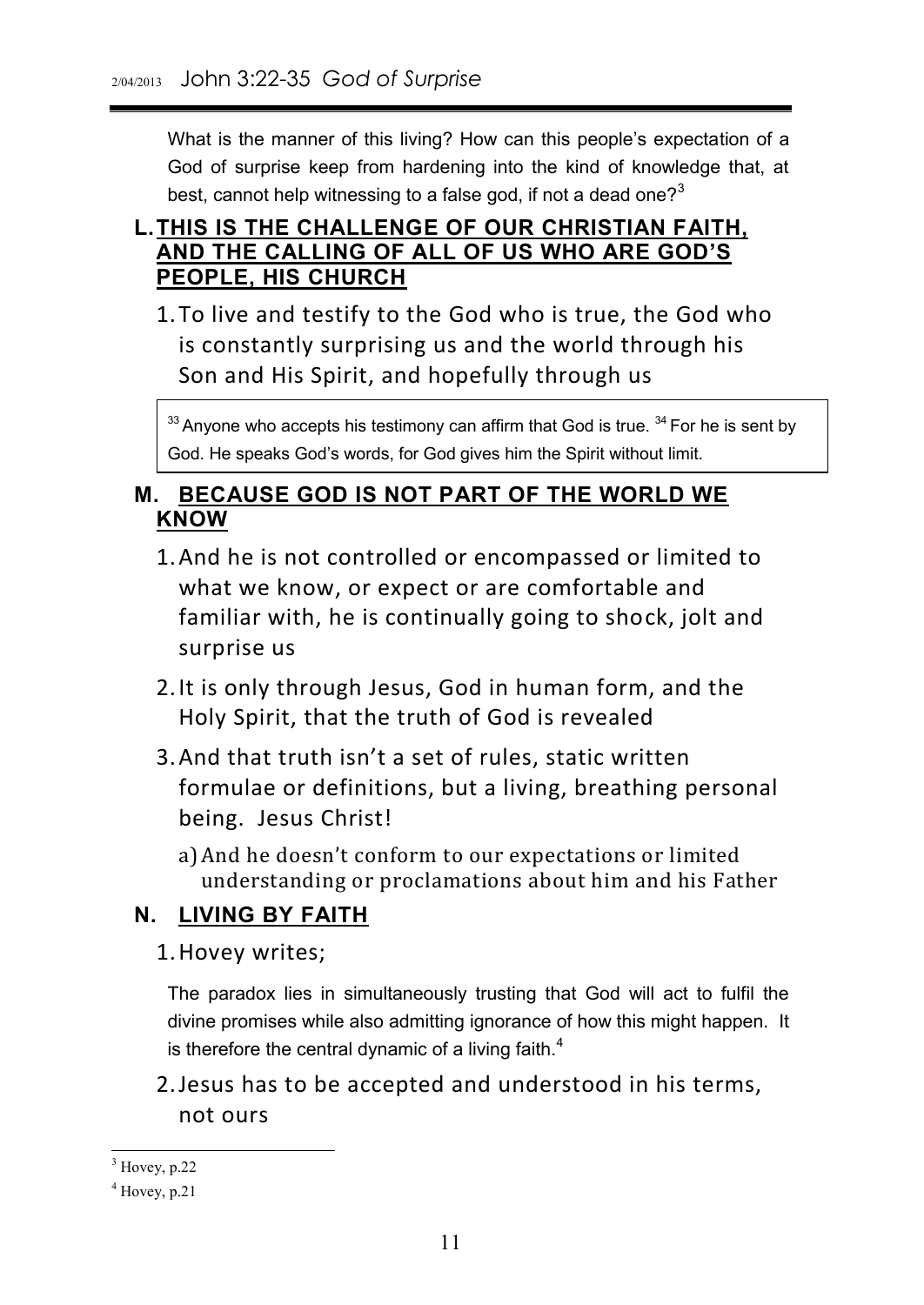- a)And that is what we call "faith"
- b)Trusting and believing that God will be who he says he is, reliably, but always surprisingly in new and amazing things!
- c) We don't have the ability to predict or define what he will do, when, or how
- d)Just that he will always live up to what he promises us

 $35$  The Father loves his Son and has put everything into his hands.  $36$  And anyone who believes in God's Son has eternal life. Anyone who doesn't obey the Son will never experience eternal life but remains under God's angry judgment."

- 3.There is great benefit in accepting the surprising, the jolting and counter-intuitive teaching of Jesus about God and the realities of life, the universe and everything
	- a)But on the other hand, there are terrible consequences for those who refuse to hear and believe Jesus

#### **O. IN THE END WE HOPE THAT ALL PEOPLE WILL BE SO POSITIVELY SURPRISED ABOUT WHO GOD IS**

- 1.About his unreasonable, almost unbelievable unconditional love and grace,
- 2.About how he became one of us, not to judge and write us off, but to adopt us into his family,
- 3.That they will give up on holding their stubborn and distorted views, and accept all that he is, and all he has to offer through his Son, and enter into the life of eternal surprise and joy that he has for them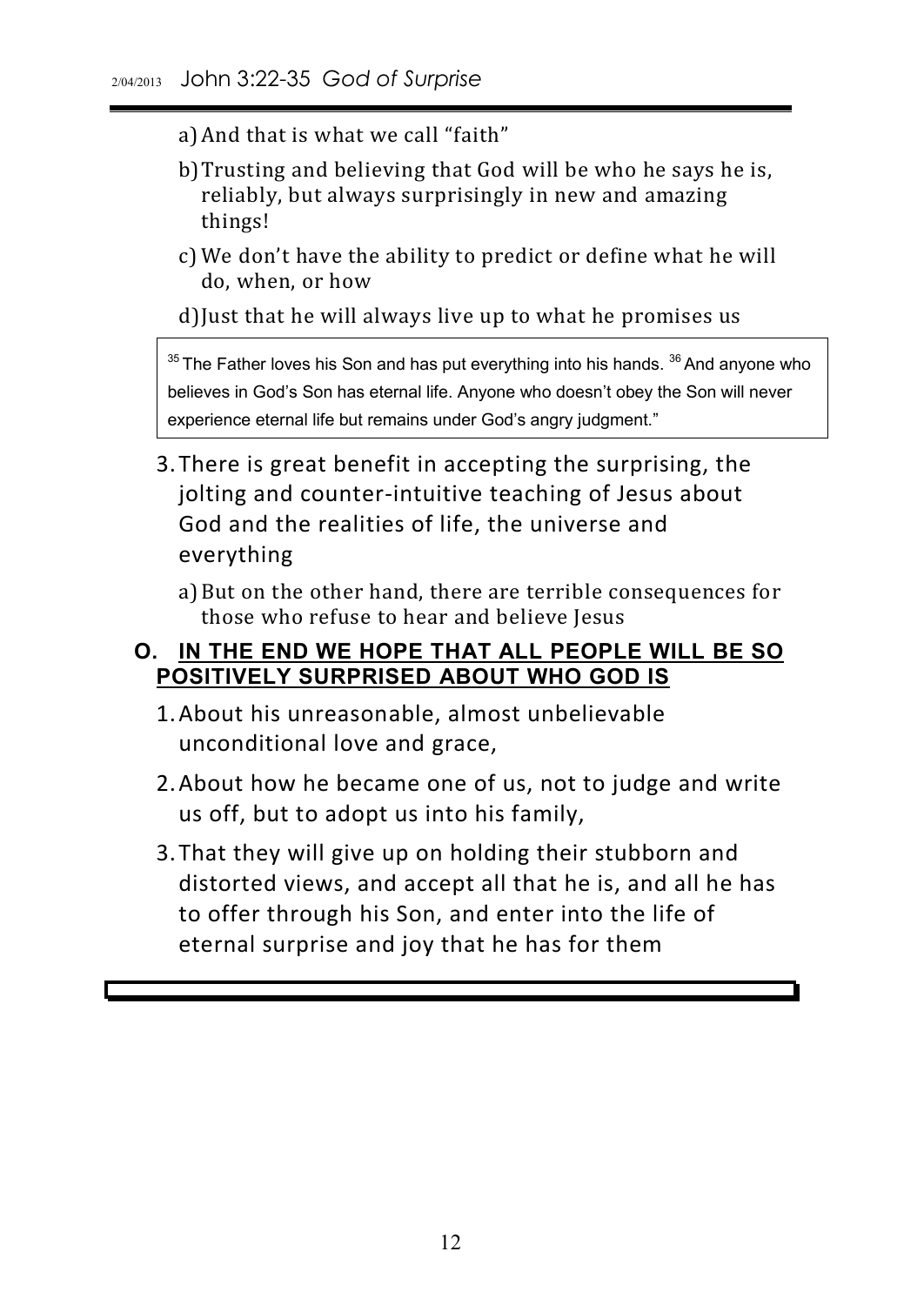II. WHEN WE SURVEY GOD'S INTERACTION WITH MANKIND; IT HAS ALWAYS BEEN FULL OF SURPRISE

# **A. FULL OF THE UNEXPECTED AND THE AMAZING**

## **B. AND PEOPLE HAVE CONSISTENTLY HAD TROUBLE ACCEPTING GOD AND HIS UNORTHODOX AND PARADOXICAL WAYS**

- 1.Creating the universe out of nothing still boggles our minds, and those of scientists and atheists
- 2.Abraham and Sarah were surprised on many occasions, particularly by the birth of Isaac
- 3.There were surprises galore for all involved in the Exodus from Egypt, both the Israelites and the Egyptians
- 4.Many were surprised in the OT negatively as well as positively;
	- a)Adam and Eve, and Israel were surprised when their choices to live independently of God turned out so badly,
	- b)But Noah, Joseph, Moses, and David were hugely surprised by God's rescuing them from impossible situations in ways they could never have imagined

# **C. IN THE NT**

- 1.Jesus' birth, its time and place, circumstances and implications was the greatest surprise of all
- 2.Mary and Joseph were totally surprised by what the angels told them
- 3.As we have read John the Baptist's disciple surprised by Jesus, but later even John the Baptist himself questioned if Jesus was indeed the Messiah, because he wasn't doing what John expected
- 4.The disciples were shocked and surprised by Jesus' actions and teachings just about every day of their time with him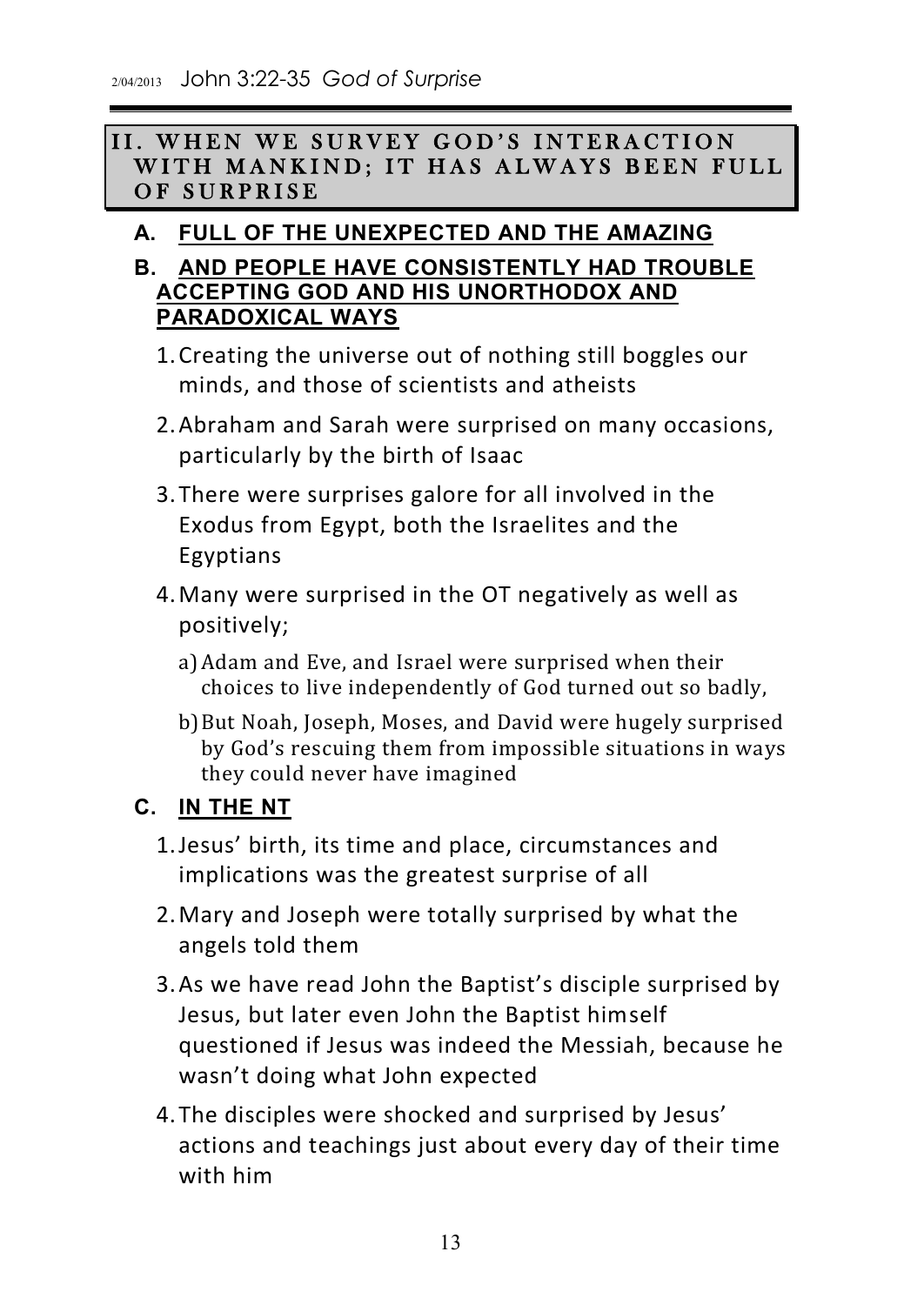- 5.The religious leaders were surprised and outraged by him
- 6.Pilate was so surprised and puzzled by Jesus, that he washed his hands of responsibility for the decision about his fate
- 7.The crucifixion was a massive surprise and upheaval the life of Peter and the other followers of Jesus
	- a)And what we read about Jesus' resurrection is one surprise after another
- 8.As already mentioned, Saul, who became Paul experienced one of the most profound and transforming surprises of all
	- a)And went on to teach and expound the surprises of Jesus and the Gospel more comprehensively than anyone else

#### **D. SO IT IS CLEAR FROM REPEATED EXAMPLES THAT WITH GOD, ALL WE CAN RELIABLY EXPECT IS THE UNEXPECTED**

1.When we or others expect the expected, when we think we have God and his future actions all nailed down and circumscribed, then we are sure to be in for a bunch of surprises

#### III. SO WHAT DO WE LEARN FROM ALL OF THIS

#### **A. NOT TO GET IN A RUT, OR TOO SURE THAT WE HAVE GOD AND HIS WAYS ALL FIGURED OUT**

- 1.Not to let ourselves become lethargic or closed in our thinking
	- a)Not putting our energies into resisting and fighting off new ideas or insights about God and his ways and future plans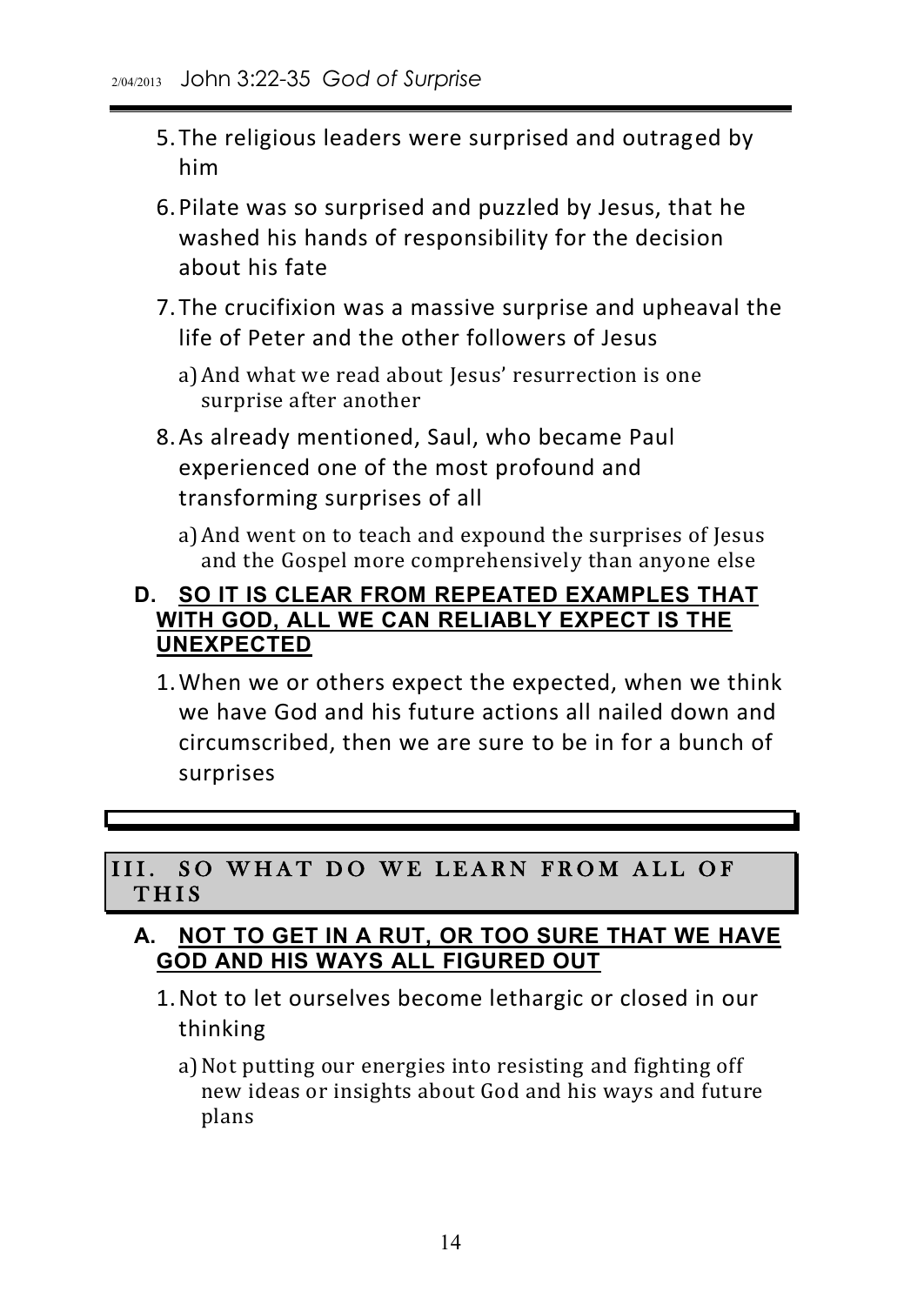- b)Not becoming like the disciples of John who didn't like someone else coming along with new and different methods and ideas
- c)Not being like too many religious people down through the ages, including many of the Israelites, and the leaders in Jesus' time, whose intransigence and dogmatism blinded them to the totally new things God was doing

## **B. JOHN THE BAPTIST GAVE SAGE ADVICE FOR HIS DISCIPLES AND ALL OF US;**

1.He spoke to his disciples about humility

- a)About recognizing our humanity, our limitations
- b)Not striving to be right, but humbly standing aside our views and any feelings of superiority or being the ones who have it right, or deserve listening to

John 3:27 John replied, "No one can receive anything unless God gives it from heaven.  $28$  You yourselves know how plainly I told you, 'I am not the Messiah. I am only here to prepare the way for him.' <sup>29</sup> It is the bridegroom who marries the bride, and the best man is simply glad to stand with him and hear his vows. Therefore, I am filled with joy at his success. <sup>30</sup> He must become greater and greater, and I must become less and less.

 $31$  "He has come from above and is greater than anyone else. We are of the earth, and we speak of earthly things, but he has come from heaven and is greater than anyone else.<sup>\*</sup>

#### 2.It is not what we think and do that is important

- a)Our role is to listen, learn and partner with Jesus in what he is doing
	- $\frac{1}{\pi}$  that we are actually going opposite to Jesus  $\frac{1}{2}$  and  $\frac{1}{2}$  going opposite to  $\frac{1}{2}$

#### 3.John the Baptist prepared the way for Jesus

V28. 'I am not the Messiah. I am only here to prepare the way for him.'

a)He did this by always making sure Jesus' was the focus, not himself

<sup>\*</sup> Some manuscripts omit *and is greater than anyone else.*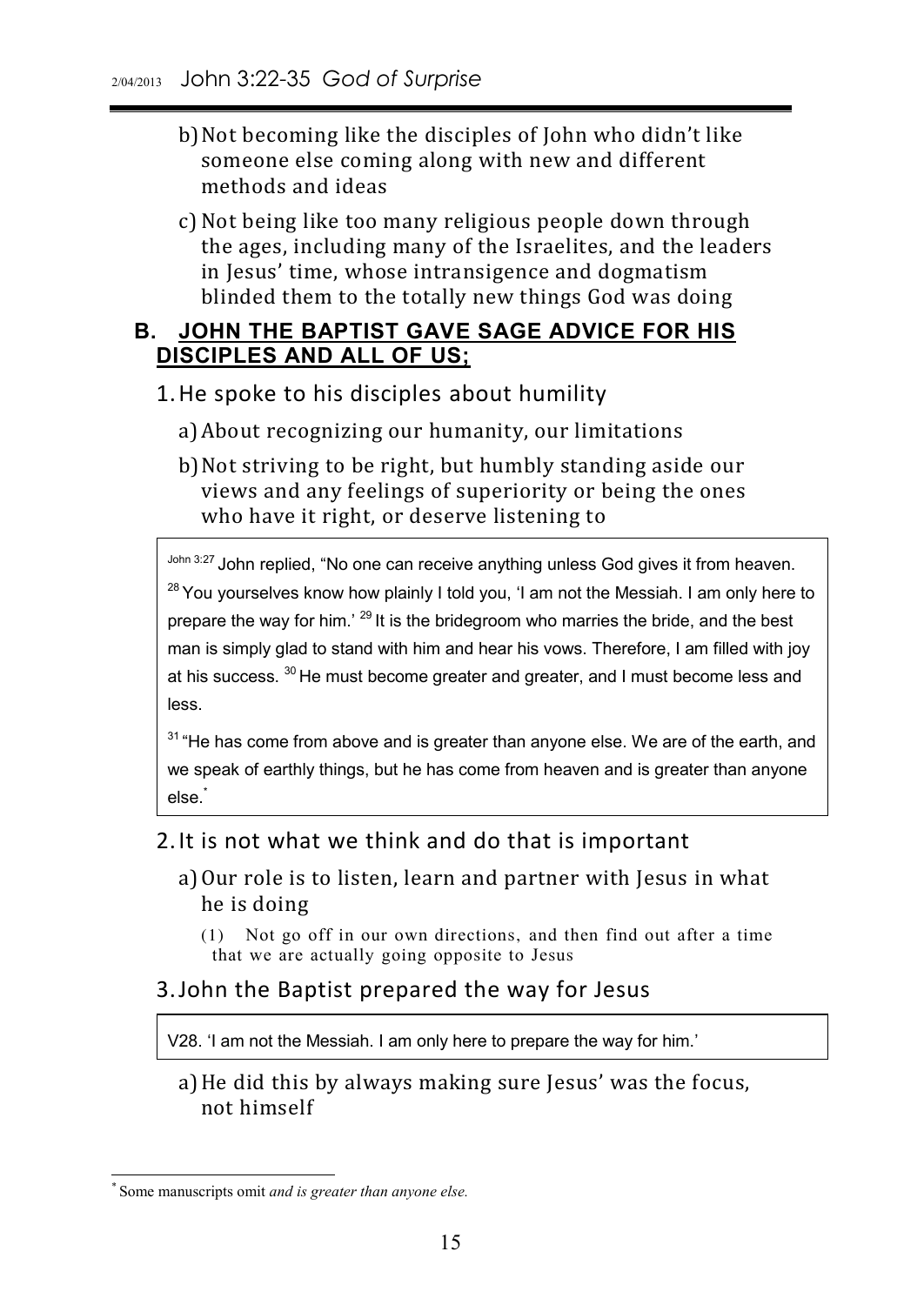- b)Ironically, John the Baptist in growing less and less became greater and greater;
- c) Jesus said there were none greater than John
- 4.John the Baptist was there to help the people of Judah to accept Jesus
	- a)To make straight paths, to smooth out the rough roads
	- b)To help them humble themselves, and repent, have a change of heart and mind so they would be ready for the surprise of Jesus and his message and his salvation
	- c) To help them get rid of the distortions in their religious roads, the things that would make it hard for them to accept Jesus and his radically different teachings

# CONCLUSION:

## **A. THIS IS WHAT WE ALWAYS NEED TO BE DOING**

- 1.Remembering that God is God and we aren't
- 2.Remembering that Jesus is the only one who really has all the truth
- 3.And that our salvation isn't about having static, dogmatic, correct theoretical knowledge about facts and events
	- a)But about God's dynamic, lively, challenging, moving life of love and grace and creativity

## **A. JUST AS JOHN THE BAPTIST DID;**

- 1.We need God's help to make straight the roads of our hearts and minds, and make them more and more receptive to Jesus and the amazing and continual surprises he brings to us
- 2.It isn't that we know nothing, but that we don't know it all